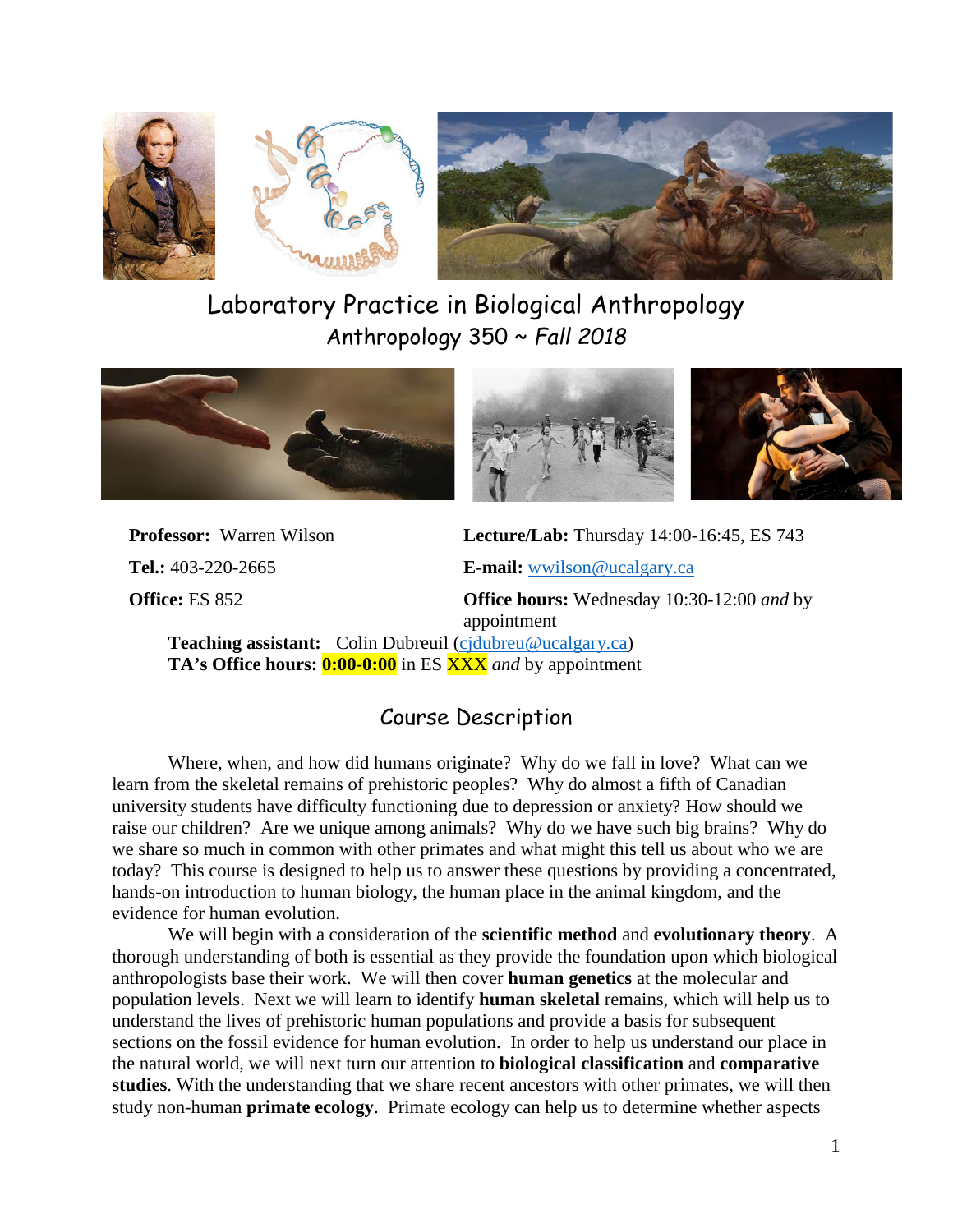of our behaviors and mental capacities reflect ancestral evolutionary heritage or are new features evolved or socially acquired by our lineage. Subsequently, we will cover **the evidence for human evolution** and the **major developments in the evolution of our species**. This consideration of the evolution of humans should help us to understand modern human biology, our relationship with the rest of the natural world, and possibly inform our future action as a species. In our last meeting, we will return to the consideration of contemporary human biological variation via **anthropometrics**, a suite of tools that biological anthropologists use to document patterns of health in groups.

# Learning Objectives

## **Overall course learning goal:**

Background: A group of politicians\*, physicians, attorneys and business professionals complain to the university curriculum committee that biological anthropology is a waste of time for any student to take, claiming that the topics covered are too weird, have no bearing on the issues currently facing humanity and the environment and provide the students with no marketable skills upon graduation.

\* [I'm not making this](http://www.motherjones.com/politics/2011/10/rick-scott-liberal-arts-majors-drop-dead-anthropology/) up.

Goal: You will be able to convince the university curriculum committee that the work done by biological anthropologists provides useful insights to enable us to better develop solutions to current challenges and requires skills that do, in fact, render students more for careers either outside of or within the discipline of biological anthropology.

#### **Specific content goals**:

Upon the conclusion of this course you will be able to ...

- 1) list ways of knowing and use one of these, the scientific method, to critically evaluate conclusions made about the relationship between variables;
- 2) provide a clear explanation of cellular reproduction, protein synthesis, and the inheritance of traits;
- 3) provide a clear explanation and examples of the mechanisms that drive change in species over time (e.g. natural selection, sexual selection, genetic drift, gene flow, and mutation);
- 4) identify the types, features, sex, side, and several lesions of human skeletal remains;
- 5) cognizant of cultural sensitivities, explain why we should or should not continue to study human skeletal remains;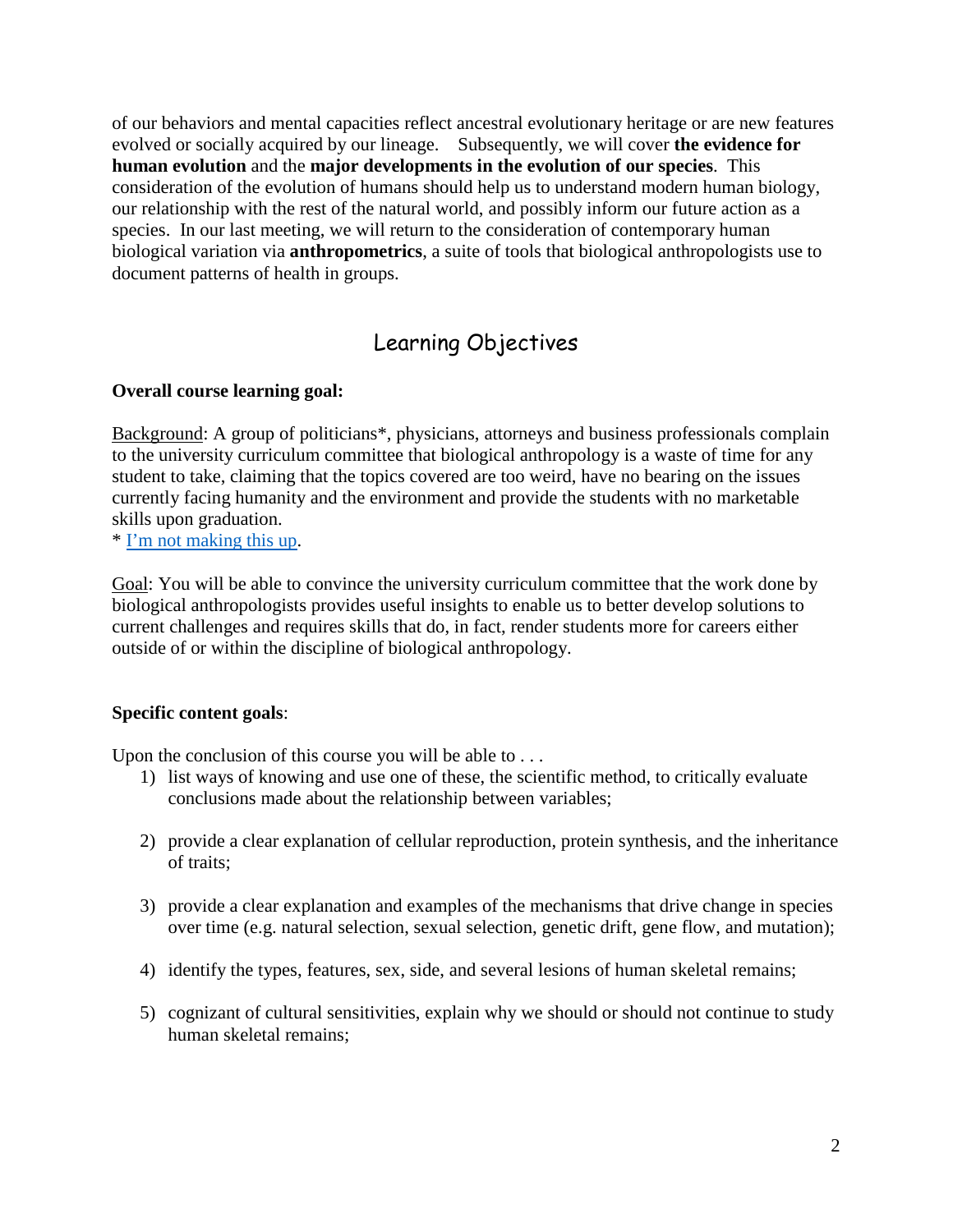- 6) explain to taxpayers why the Canadian government should continue to fund research on non-human primates (e.g. How, exactly, might this work be relevant to the people of Canada?);
- 7) delineate the evidence for human evolution (For example, if you meet somebody at a bar who argues that humans originated 6,000 years ago through divine intervention, you will be able to suggest a different explanation for human origins, based on fossil, genetic, archaeological, and paleoenvironmental evidence.);
- 8) explain to physicians how the study of human variation in contemporary peoples by biological anthropologists might enable us to generate more effective health interventions.

# Course Conventions

**1. Lab/Lecture/Discussion:**In order to meet the goals of the course you have to come on time to every class. Be prepared for discussion and the lab by reading what is assigned for the day. You are responsible for lecture material and any announcements concerning changes in schedule, etc.

**2. Reading:** Readings and labs will be posted at least one week before each class. Keep in mind that you are not finished with the reading assignment until you thoroughly understand it. This will sometimes require you to read an assignment more than once. An effective way of ensuring comprehension is to read the assignment then go back through it and summarize its main points in your learning journal. Both the learning journal and online quizzes will provide you with an opportunity to reflect upon the assigned readings.

**3. Electronic Devices:** Except when required by lab activities, the use by students of computers, cell phones, or other personal electronic devices in the classroom is not permitted. *Why not?* This rule is based on research which finds that most students using a computer in the classroom attempt to multitask and students who are multitasking during class have less understanding and recall of what's being discussed. As well, students who are in direct view of a multitasking peer scored lower on a test compared with those who were not. Even when multitasking is blocked, researchers find that students who take notes on a computer generally perform worse than students who take notes by hand: laptop users are generally creating a transcript of the lecture, while those taking notes by hand were synthesizing the information. This is often apparent in my meetings with students who have used their computers to create an almost verbatim record of what I said in class, but are unable to grasp what I sought to convey.

**4. Evaluation:** The metrics used in this course are designed to assess different types of knowledge and to ensure that my TA and I can determine where students might benefit from additional assistance. The marking components are as follows:

Lab reports: Weekly we will collect and grade your lab report. Your lab report will be graded using letter grades. For any credit, your lab report must exhibit intellectual investment on your part. Answers for, example, must show critical thinking on your part, be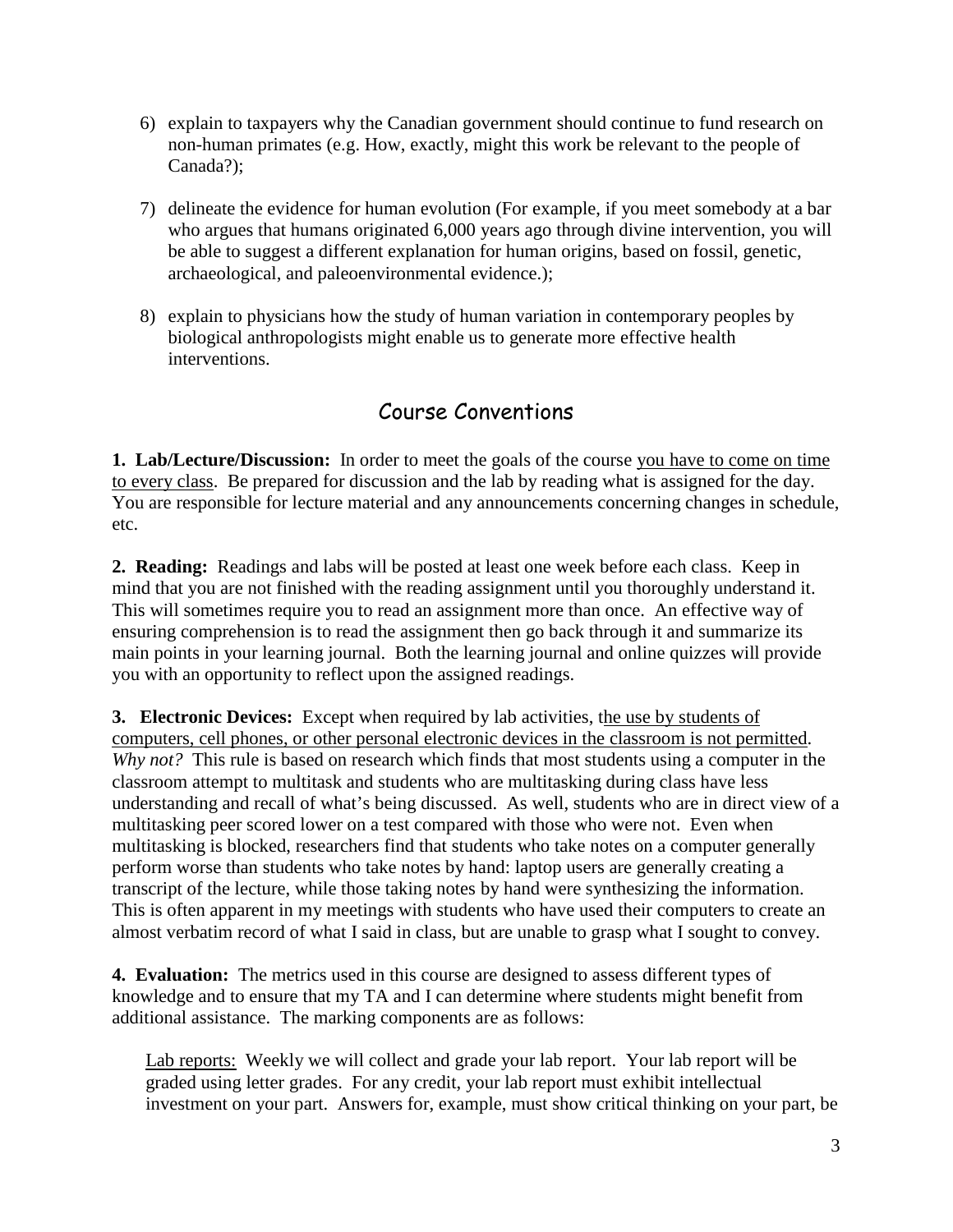supported with a sound rationale and data where required, and be in your own words, not those of your lab partners. The "Lab Report Grading Rubric" can be found in the Course Documents section of D2L. Familiarize yourself with the grading rubric and criteria for each letter grade prior to attending the first lab.

Lab participation: We meet only 13 times during the semester and your attendance and active participation is required at each meeting. Clearly, participation in lab requires that you've pre-read the lab and work as a team with your group to cover the steps in the lab. My TA and I will weekly evaluate your participation in laboratory activities by observing how actively engaged you are in the lab. If you are not actively engaged in the lab, you will earn no points for that lab.

Weekly quiz: Weekly, you will take short, quizzes consisting of questions about the content of reading assignments, as well as questions that ask you to reflect on what you are learning, such as describing the most interesting thing you learned from the reading. Do not cut and paste text from the readings or work with a classmate to answer the questions; rather, answer the questions in your own words. How long should your quiz answers be? This depends, but **all answers should manifest intellectual investment on your part.** Some can be answered with a brief sentence, while others require more. For example, if you answer question one of quiz one ("How is social science research done?"), by stating that "It seeks to understand how humans operate as social animals without overgeneralizing on the basis of personal experience." --that would be a good start, but a few more sentences, including an example, would be required to demonstrate that you understand this way of knowing. In some cases, there will be no single or clear answer. What I expect is that you give each question a lot of thought and respond accordingly. Either my TA or I will evaluate your work on the quizzes to help us to determine how well you understand the material.

Learning journals: You will keep a learning journal online that encourages you to reflect on what you learned from the assigned readings. Weekly, we will discuss your answers in small groups then as a class. How long should your journal be? Again, the answer is, "it depends". **The journal is for you but must evidence effort on your part**. I'll review your journal weekly to see that you are exerting this effort and to determine whether or not you are grasping the concepts.

Lab practicals: Your knowledge of the material covered in this course will be evaluated, in part, via lab practicals (AKA a lab test). In lab practicals you will have to identify actual items such as fossils, bones, structures of DNA, etc. that you've studied in lab. For example, you may be given a particular bone and asked to name it, the side of the body from which it came, and other information it might provide. Note that on each practical you should expect some items that you haven't seen in lab, such as a new model, a different bone, or fossil. In some cases, your lab practical may also include an essay question.

Class discussions: This class provides a rare opportunity for students to discuss the material both in groups and as a class. These discussions are designed to enhance your critical thinking, active listening, and public speaking skills. Active participation requires that you come prepared to each class, having done the readings, completed your learning journal and online quiz beforehand. I will call on students at random to teach us about the topics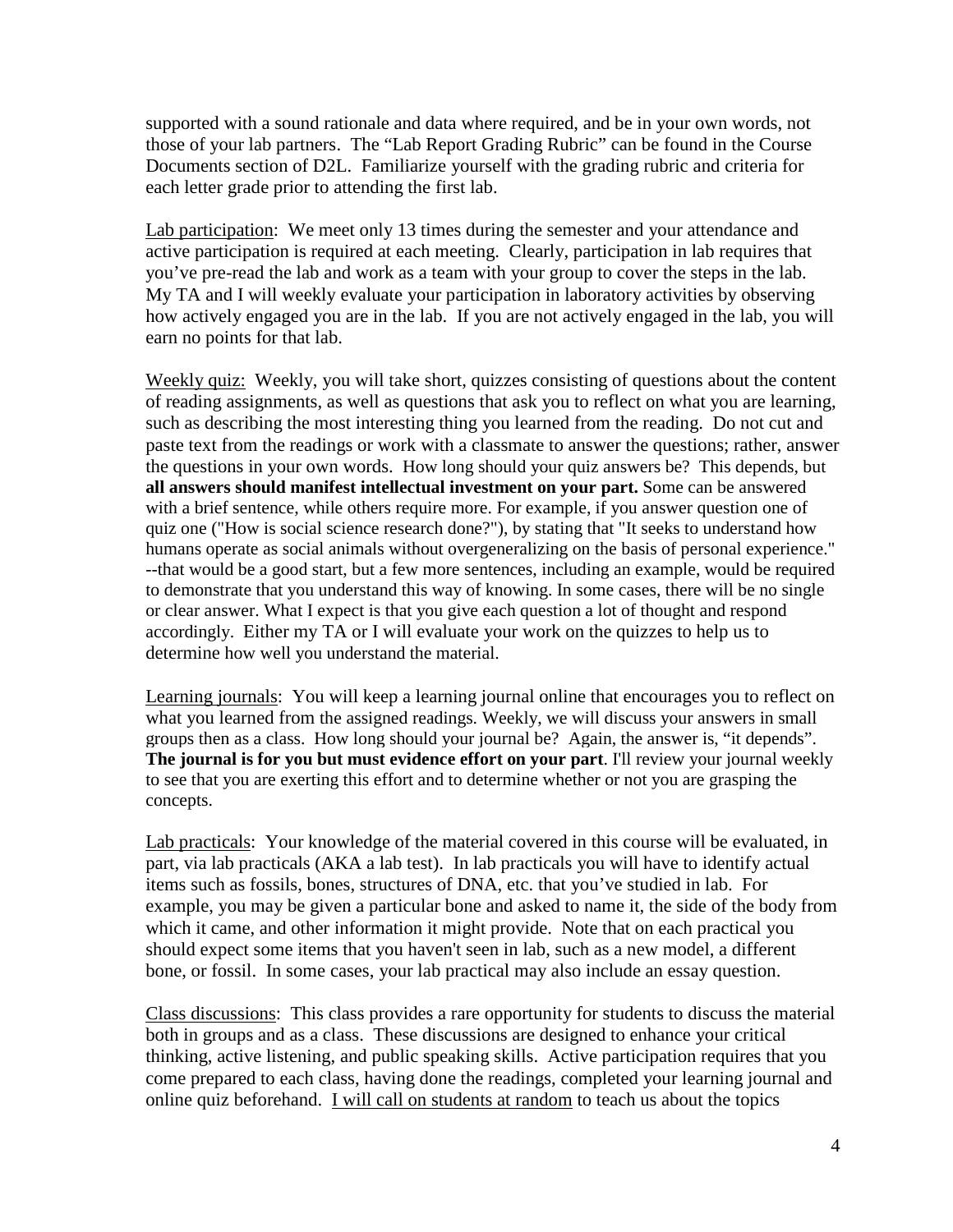covered in the readings that week. Note that in a number of cases there will be no single, correct answer for the questions we will consider. Moreover, I encourage you to share with us what may seem to be the crazy ideas hiding in your. It's part of the learning process and will likely help all of us to think about the topic differently. If you, like most folks, are nervous about speaking in public, this small class is a great place to start to overcome this fear. Your TA and I will evaluate your participation in these discussions weekly.

Note, that *we will not accept late lab work, journals, or quizzes*.

| <b>Component</b>               | <b>Percentage of Overall</b><br><b>Course Grade</b> |  |
|--------------------------------|-----------------------------------------------------|--|
| Lab reports <sup>1</sup>       | 16%                                                 |  |
| Primate ethology lab           | 4%                                                  |  |
| Lab participation <sup>2</sup> | 10%                                                 |  |
| Weekly quiz & learning journal | 18%                                                 |  |
| Lab practicals                 | 42%                                                 |  |
| Class discussions              |                                                     |  |

Your final grade will be calculated as follows:

<sup>1</sup> This does not include the primate ethology lab report.

 $2$  Students who have two or more unexcused absences, will earn no points for overall lab participation.

Letter grade assignment: At the end of the course, the numerical marks will be summed and a final letter grade will be assigned based on the following basis:

| Percentage range | Letter grade | Percentage range | Letter grade |
|------------------|--------------|------------------|--------------|
| 95 or higher     | $A+$         | 68-72            |              |
| $90 - 94$        |              | 64-67            |              |
| 85-89            | A-           | 59-63            | C-           |
| 81-84            | $B+$         | 54-58            | $_{12+}$     |
| 77-80            | B            | $50 - 53$        |              |
| $73 - 76$        | B-           | 49 or lower      | F            |

Per the [University of Calgary Calendar,](https://www.ucalgary.ca/pubs/calendar/archives/2015/f-2.html) an "A" is earned for "superior performance, showing comprehensive understanding of subject matter". Superior performance is, by definition, extremely rare. More common is the grade of "B" which is earned for "clearly above average performance with knowledge of subject matter generally complete". More common still is the grade of "C" which is earned for a "basic understanding of the subject matter". If you require clarification on letter grade assignments, please see me within the first two weeks of the semester. Keep in mind that, you have paid for the opportunity to learn, not a grade. As such, my TA and I do our utmost to ensure that you have the best learning opportunity possible in this course.

You must provide advance notice to me if you are unable to attend a lab or take a lab practical. Each lab requires a great deal of time to set up so *missed labs cannot be made up*. All requests for deferral of a lab practical or assignment for health reasons must be accompanied by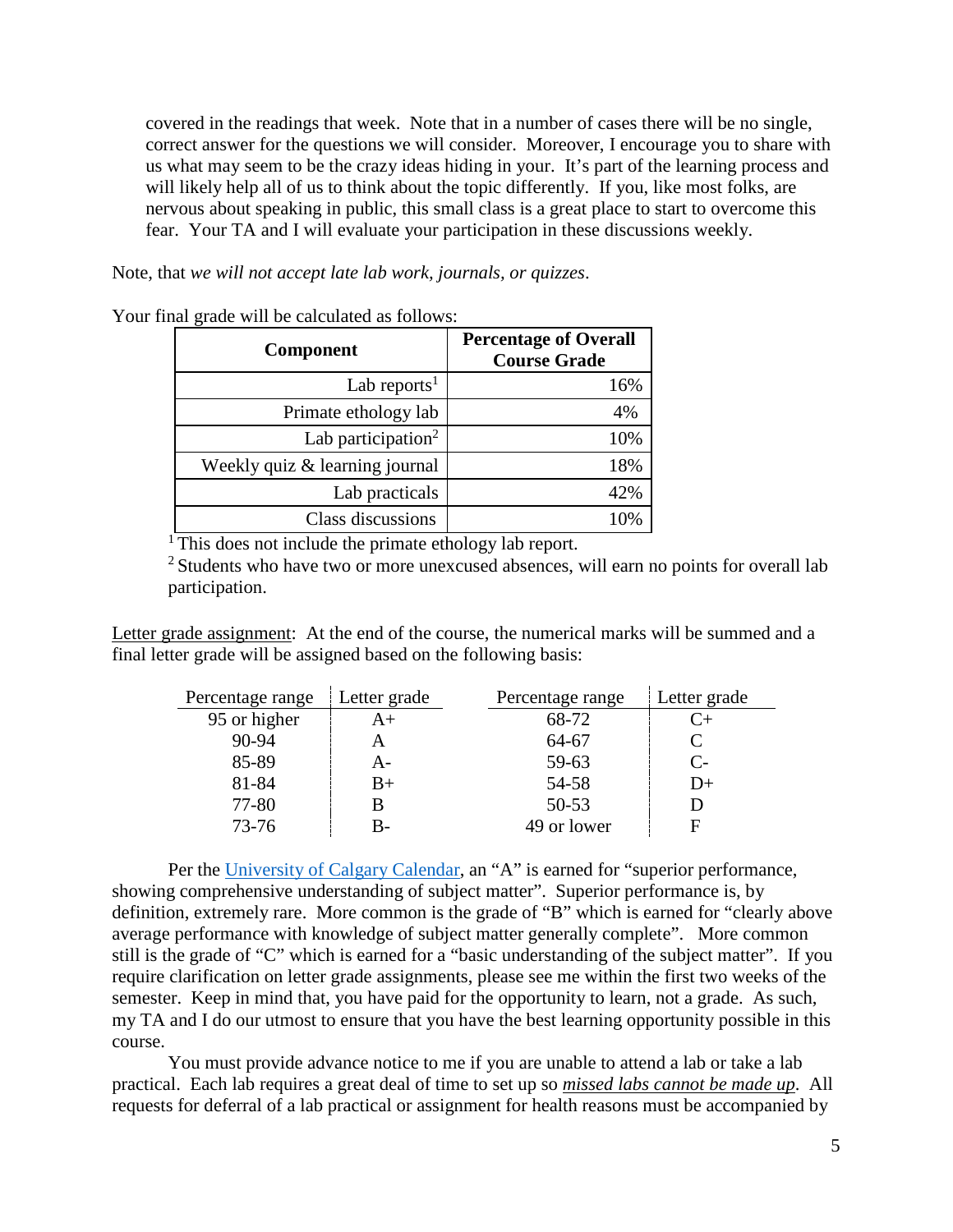written documentation as outlined in the University Calendar and should be obtained while you have the physical or emotional problem rather than after recovery. Deferred lab practicals or assignments may be allowed in the following circumstances: illness, domestic affliction, or religious conviction. Travel arrangements and misreading of the syllabus are not valid reasons for missing a lab, a lab practical, or incomplete or late assignments. If you have missed a lab practical for a legitimate reason, you will be able to take a make up lab practical as close to the original lab practical as possible. The date and location will be at the convenience of the Department of Anthropology and Archaeology. Deferred lab practicals or assignments will not be granted if it is determined that you have not shown just cause.

Please note that requests to defer term work past the end of a term go through the Student [Success Centre](http://www.ucalgary.ca/ssc/) and must be processed by the deadlines that are established in the University of Calgary Calendar. To defer term work, complete the required [form](https://www.ucalgary.ca/registrar/student-forms) and submit it to the Faculty of Arts Associate Dean (Students) through the [Student Success Centre.](https://www.ucalgary.ca/ssc/) To make an appointment with the Associate Dean, phone (403) 220-3580. Only the Associate Dean approves requests for deferrals which extend beyond the end of a term. Neither your TA nor I are involved in such decisions.

A passing grade is not required on any particular component for the student to pass the course as a whole; that is, a student may fail, for example, the "Class Discussions" or any other component and, assuming their overall average percentage earned for the course is above 49, they will pass the course.

**6. Academic Accommodation Policy:** The purpose of academic accommodation is to provide students with documented disabilities equal opportunity to master the essentials of a postsecondary education. Students with disabilities at the University of Calgary have met all admission requirements but may have done so with the use of accommodations. Similarly, they are expected to meet all academic and non-academic requirements. Adaptive technology and other academic accommodations do not relieve students of their responsibility to develop the essential skills and abilities expected of all students.

Students with a disability, who require academic accommodation, must register with the [Student Accessibility Services](http://www.ucalgary.ca/access/) (MacEwan Student Centre 452, telephone 220-8237). Academic accommodation letters need to be provided to me *and* your lab TA no later than fourteen (14) days after the first day of class. It is a student's responsibility to register the Student Accessibility Services and to request academic accommodation, if required.

**7. Retrieving Assignments:** The Freedom of Information and Protection of Privacy (FOIP) legislation disallows the practice of having students retrieve assignments from a public place, e.g., outside an instructor's office or the Department main office. Term assignments must be returned to students individually, during class, or during the instructor's office hours; if a student is unable to pick up her/his assignment s/he may provide the instructor with a stamped, selfaddressed envelope to be used for the return of the assignment.

**8. Office Hours:**I enjoy having visitors during my office hours and am happy to schedule additional times as necessary. These hours are yours and I encourage you to take advantage of them, whether you are having difficulty with some aspect of the course, or if you would like to discuss in greater detail something that was touched on in class.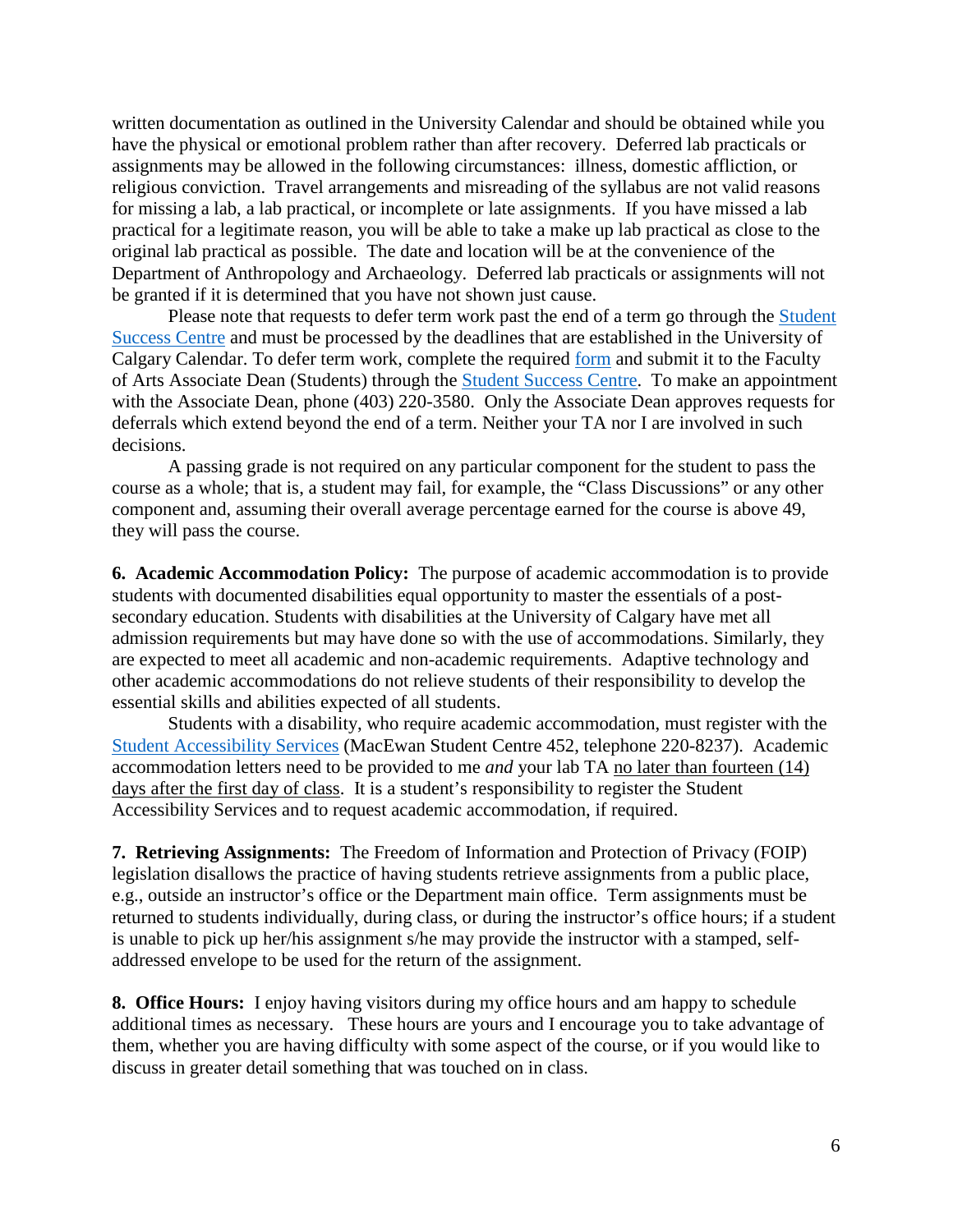**9. E-mail:** Students are encouraged to use the lecture/lab periods and office hours to ask questions. For after-hours questions, the use of email is acceptable. Please write 'ARKY 203' in the 'Subject' portion of the email. The TA and I receive numerous e-mails. By clearly identifying the subject of your email, you will help us reply more efficiently to your emails. While I will do my best to reply to your message as soon as possible, I will generally be unable to do so on weekends or holidays. Overall, I attempt to reply to all messages within four days. If the TA or I think that your question and related answer is of general interest, we may decide to post them on the course Desire to Learn class website (your name will not appear).

**10. Writing across the Curriculum:** Writing skills are not exclusive to English courses and, in fact, should cross all disciplines. The University supports the belief that throughout their University careers, students should be taught how to write well so that when they graduate their writing abilities will be far above the minimal standards required at entrance. Consistent with this belief, students are expected to do a substantial amount of writing in their University courses and, where appropriate, instructors can and may use writing and the grading thereof as a factor in the evaluation of student work. The [Writing Support services](https://www.ucalgary.ca/ssc/writing_support/overview) provided by the in the Student Success Centre can be utilized by all students who feel they require further assistance.

# How might this course increase my marketability when I'm looking for a job?

Transferable skills: This course will require working in teams to solve problems, creativity, research, critical thinking, analyzing the relationship between variables, creating a persuasive argument, active listening, and presenting your conclusions to an audience. See also [http://www.americananthro.org/AdvanceYourCareer/Content.aspx?ItemNumber=1782,](http://www.americananthro.org/AdvanceYourCareer/Content.aspx?ItemNumber=1782) & [http://www.americananthro.org/LearnAndTeach/ResourceDetail.aspx?ItemNumber=13046.](http://www.americananthro.org/LearnAndTeach/ResourceDetail.aspx?ItemNumber=13046)

Jobs appropriate for people with anthropology degrees:

http://www.americananthro.org/AdvanceYourCareer/Content.aspx?ItemNumber=1783 [https://www.prospects.ac.uk/careers-advice/what-can-i-do-with-my-degree/anthropology,](https://www.prospects.ac.uk/careers-advice/what-can-i-do-with-my-degree/anthropology) [https://www.utm.utoronto.ca/careers/careers-by-major-anthropology,](https://www.utm.utoronto.ca/careers/careers-by-major-anthropology) & <https://prezi.com/vmvomt3sj3fd/this-is-anthropology/> (Note, this presentation repeats itself a bit toward the middle. If you persist, you'll get through it to more interesting stuff!).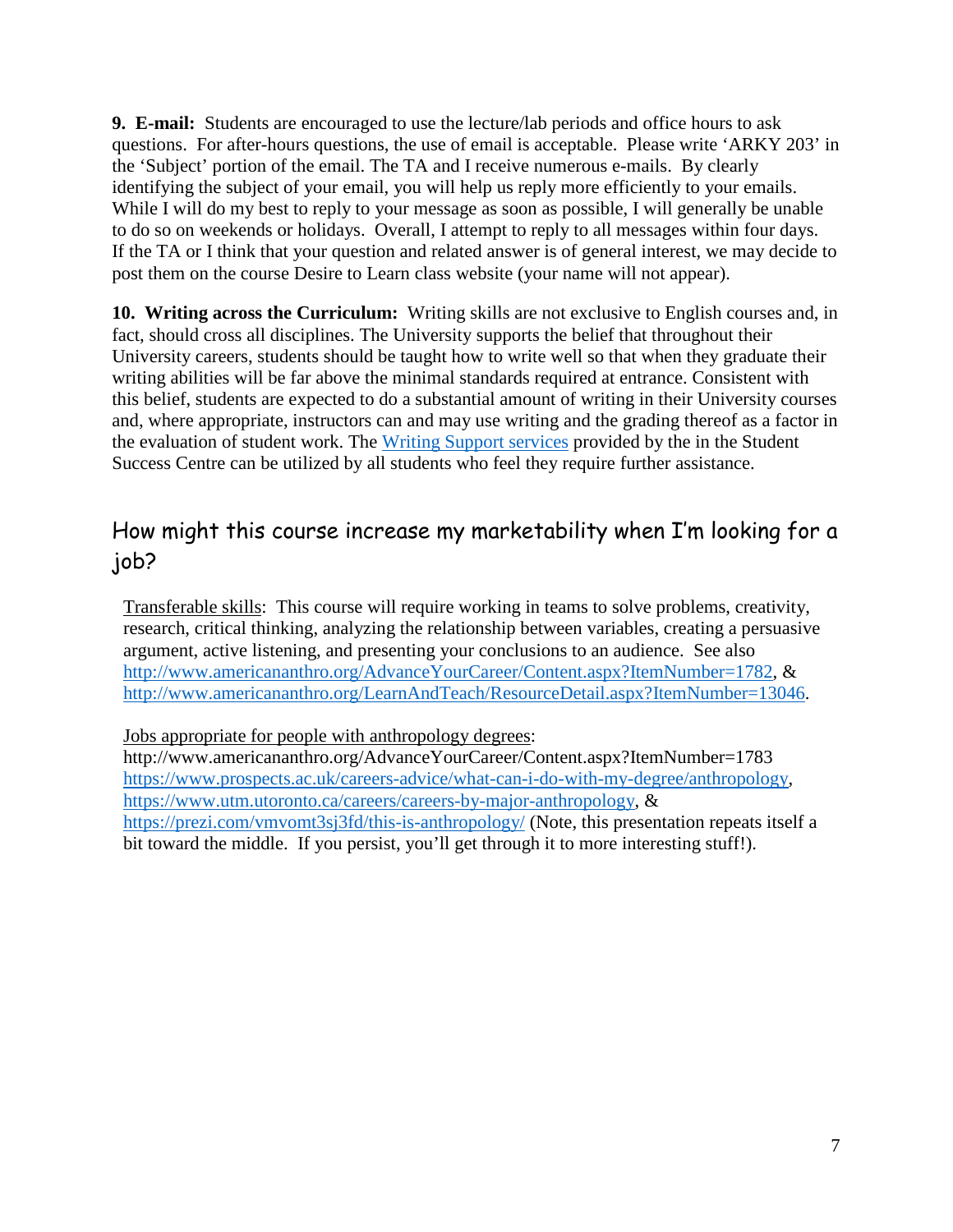# Schedule

| Date  |    | Lab            | Topic                                                                                                                                         | Reading <sup>1</sup>                                                                                                 |
|-------|----|----------------|-----------------------------------------------------------------------------------------------------------------------------------------------|----------------------------------------------------------------------------------------------------------------------|
| Sept. | 6  | n/a            | How do we know what we know? Social science,<br>anthropology, and biological anthropology                                                     | your syllabus!, The Open<br>University (2009)- The Social<br>Sciences, Rice & Salzman<br>$(2011)$ - Ch. 1-4          |
| Sept. | 13 | 1              | Physiological homeostasis, stress, science, and<br>human variation                                                                            | The Open University (2009)-<br>The Social Sciences, Rice &<br>Salzman (2011)- Ch. 5, Zimmer<br>& Emlen (2016)- Ch. 1 |
| Sept. | 20 | $\overline{c}$ | Forces of Evolution: Natural Selection                                                                                                        | Zimmer & Emlen (2016)- Ch. 2,<br>Creation (2009 film), HHMI<br>(ND, finch video)                                     |
| Sept. | 27 | 3              | <b>Molecular Genetics</b>                                                                                                                     | Bragg (2001)-podcast,<br>Zimmer & Emlen (2016)- Ch. 5,<br>HHMI (ND)- finch video, film:<br>"Creation"                |
| Oct.  | 4  | $\overline{4}$ | Population genetics & Inheritance of traits                                                                                                   | Lewis (2008)- Ch. 15                                                                                                 |
| Oct.  | 11 | 5              | Forces of Evolution: Hardy-Weinberg, Genetic<br>Drift (Founder Effect)                                                                        | BBC & Rosling (2010), Smith<br>(2014), Anywhere Math (ND),<br>article of choice                                      |
| Oct.  | 18 | 6              | Lab Practical # 1 (covers Labs 1-5)<br>Human skeletal biology I                                                                               | Grimaldi, J (2009), BBC (2010),<br>Salt (2009), Written in Bone,<br>Keenleyside & Lazenby (2015)                     |
| Oct.  | 25 | 7              | Human skeletal biology II                                                                                                                     | Keenleyside & Lazenby (2015),<br>Barry (2017), 2 articles of choice                                                  |
| Nov.  | 1  | 8              | Human skeletal biology III                                                                                                                    | Preston (2014), Thompson<br>(2015), articles of choice                                                               |
| Nov.  | 8  | 9              | Primatology- You go to the zoo on your own any<br>time prior to Nov. 16. On Nov. 16, you will turn in<br>your work and discuss your findings. | Williams (2010)- Ch. 5, Marks<br>(2011)                                                                              |
| Nov.  | 22 | 10             | Lab Practical # 2 (covers Labs $6-8$ )<br>Paleoanthropology: Oligocene to Pliocene                                                            | First Primates (2008), Marks<br>(2018)                                                                               |
| Nov.  | 29 | 11             | Paleoanthropology: Genus Homo                                                                                                                 | Your Inner Monkey (2014),<br>Wilson (2003), Warinner (2013)                                                          |
| Dec.  | 6  | 12             | Lab Practical # 3 (covers Labs 9-11)<br>Human biology- anthropometry                                                                          | Keenleyside & Lazenby (2015),<br>Wilson (2018)                                                                       |

1 Details concerning the assigned readings, podcasts, and videos can be found in the Question Sets & Journal Assignments for each week in D2L. Readings, podcasts, and videos assigned may change during the semester if I find a better source. Both the Question Sets & Journal Assignments and your labs will be posted in D2L at least one week prior to each lab. Note that you must read the lab for each week prior to each lab.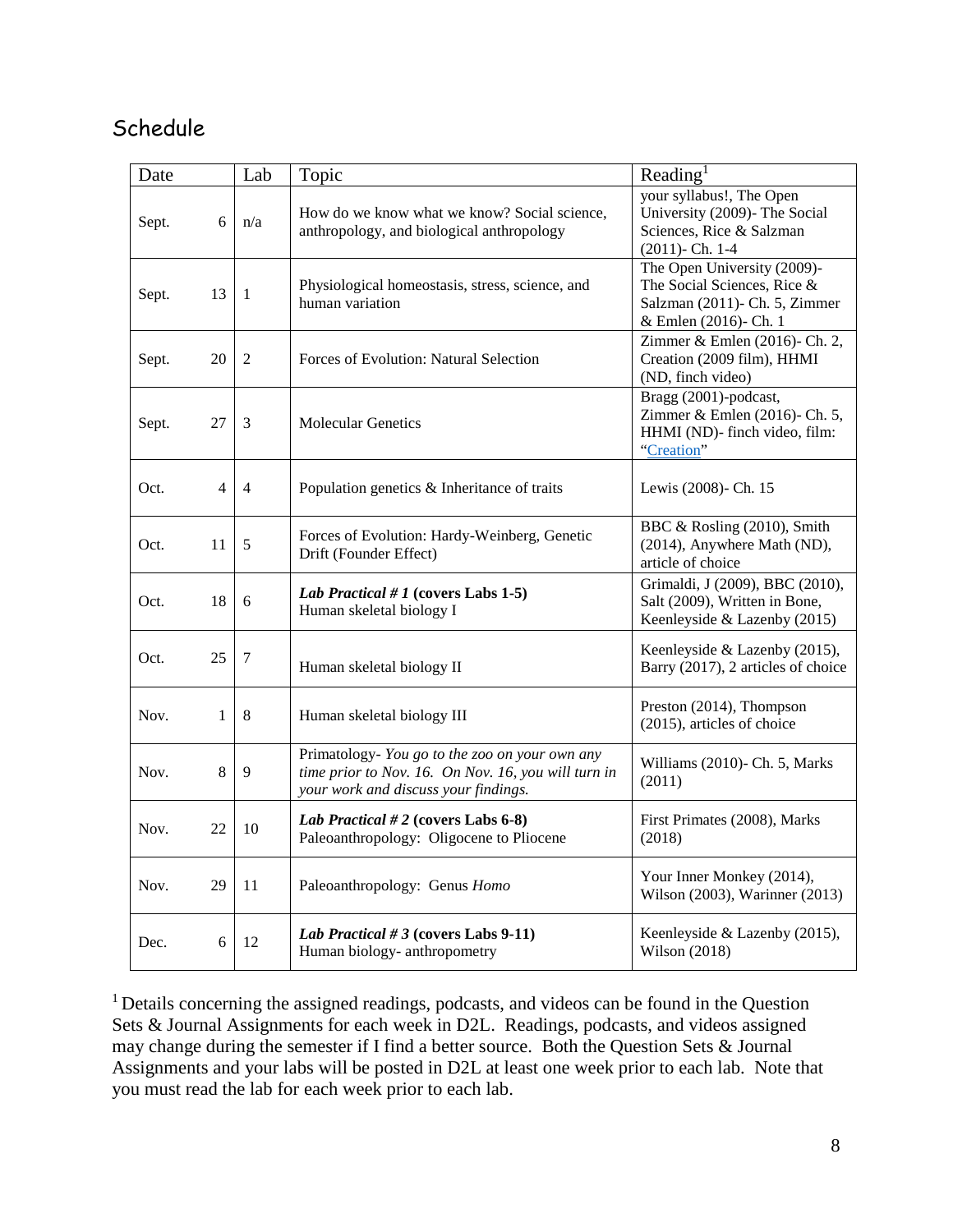# Course Bibliography

(Readings, podcasts, and videos assigned may change during the semester if I find a better source. If they do change, you will be notified at least one week prior to the due date for the assignment.)

### **Class 1:**

Your syllabus! – read & understand this before moving on to your other readings.

The Open Unviersity (2009, podcasts)The Social Sciences. 2009. The Open University. You may either listen to the podcasts (8-10 minutes each), read the transcripts, or both! Both are found at each URL provided below.

*Track 1: Social Sciences - what are they?* (http://www.open.edu/openlearn/society-politicslaw/sociology/social-science)

*Track 2: Development of the social sciences - How the social sciences developed in response to challenges to traditional systems of belief* (http://www.open.edu/openlearn/society-politicslaw/sociology/social-science?track=2)

*Track 3: Complementary approaches* (http://www.open.edu/openlearn/society-politicslaw/sociology/social-science?track=3)

*Track 4: The Influence of Social Science* (http://www.open.edu/openlearn/society-politicslaw/sociology/social-science?track=4)

Rice and Salzman. 2011. Thinking Anthropologically. Prentice Hall. New Jersey. Chapters 1: Introduction to Thinking Anthropologically, Chapter 2: What anthropologists look for – patterns; and Chapter 3: Thinking holistically, Chapter 4: Thinking Theoretically.

## **Class 2:**

The Social Sciences. 2009. The Open University. You may either listen to the podcasts (8-10 minutes each), read the transcripts, or both! Both are found at each URL provided below. *Track 5: Knowledge - what is it?* [\(http://www.open.edu/openlearn/society-politics](http://www.open.edu/openlearn/society-politics-law/sociology/social-science?track=5)[law/sociology/social-science?track=5\)](http://www.open.edu/openlearn/society-politics-law/sociology/social-science?track=5)

Rice and Salzman. 2011. Thinking Anthropologically. Prentice Hall. New Jersey. Chapter 5: Using science to think anthropologically.

Zimmer and Emlen. 2016. Evolution – Making Sense of Life. Roberts and Company, Colorado. Chapter 1: The whale and the virus- how scientists study evolution.

Lab 1: The Scientific Method and Human Biological Variation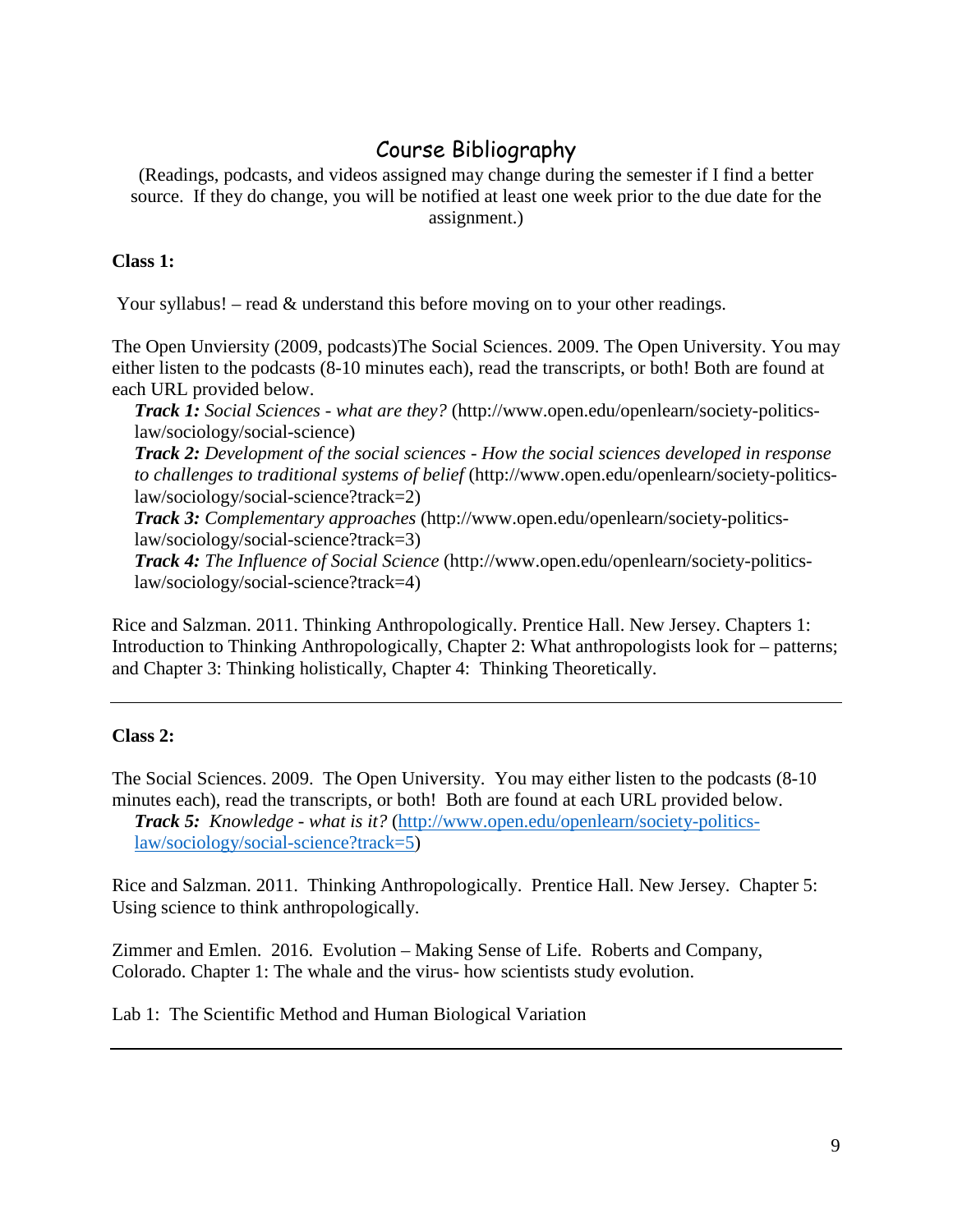**Class 3:**

Zimmer and Emlen. 2016. Evolution – Making Sense of Life. Roberts and Company, Colorado. Chapter 2: From Natural Philosophy to Darwin - a brief history of evolutionary ideas.

[Creation](https://www.imdb.com/title/tt0974014/) (2009) – This is a film about Darwin and how his relationship with his wife and children influenced his work. The DVD of this film is available in the reserve section of the library. If you would prefer to rent the movie, it can be found at, [Amazon,](https://www.amazon.com/Creation-Jennifer-Connelly/dp/B003U61JOW) [iTunes](https://itunes.apple.com/us/movie/creation-2009/id372901634) and [DVD.com](https://dvd.netflix.com/Movie/Creation/70121931) among other sites.

#### **Class 4:**

Bragg, Melvyn (2001) [Genetics](http://www.bbc.co.uk/programmes/p00547md#play) (27 minutes)

Zimmer and Emlen. 2016. Chapter 5: Raw material – heritable variation among individuals. Roberts and Company, Colorado.

HHMI (ND) [The Origin of Species: The Beak of the Finch](http://www.hhmi.org/biointeractive/origin-species-beak-finch)

#### **Class 5:**

Lewis, R (2008) Human Genetics, McGraw Hill. Chapter 15-Changing allele frequencies.

#### **Class 6:**

BBC & Hans Rosling. 2010. [The Joy of Statistics](https://www.gapminder.org/videos/the-joy-of-stats/) (1 hour)

Smith, Alan (2014) [Why You Should Love Statistics](https://www.youtube.com/watch?v=ogeGJS0GEF4) (13 minutes)

One research article of your choice from the American Journal of Physical Anthropology, American Journal of Human Biology, The International Journal of Primatology, or Journal of Human Evolution. You can access articles in these journals via the U. Calgary [library website.](http://library.ucalgary.ca/) Print and bring your article of choice to class.

*Recommended:* Anywhere Math (ND) [Introduction to Statistics](https://www.youtube.com/watch?v=LMSyiAJm99g) (12 minutes) If you do watch this, pay attention to the question: "What is a statistical question?"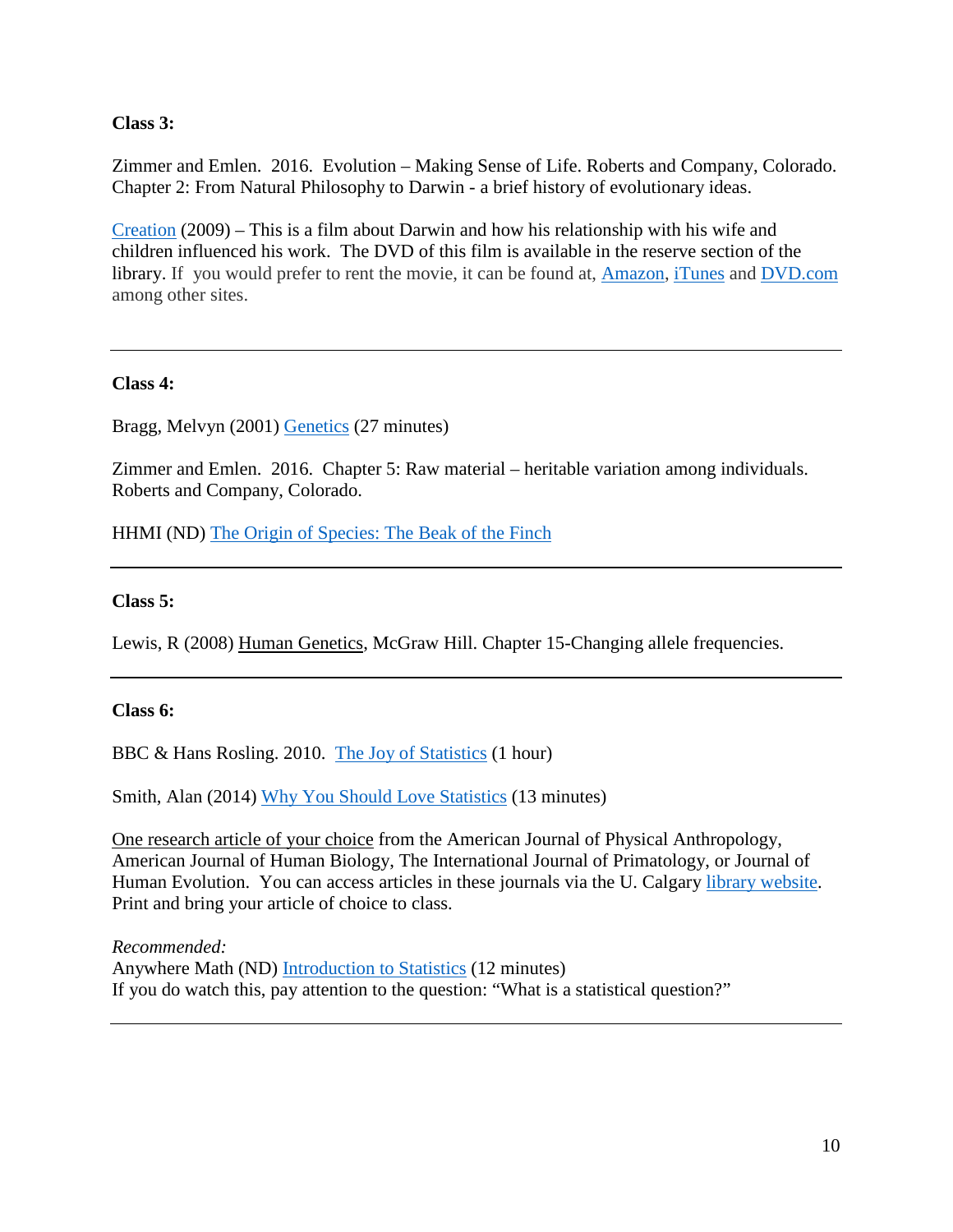### **Class 7:**

Grimaldi, J (2009) [Decision to come on girl's skeleton.](http://www.gazetteandherald.co.uk/search/4083964.Decision_to_come_on_girl___s_skeleton/) The Wiltshire Gazette & Herald, UK. http://www.gazetteandherald.co.uk/search/4083964.Decision to come on girl s skeleton/

BBC (2010) [Druids reburial appeal rebuffed.](http://news.bbc.co.uk/2/hi/uk_news/england/wiltshire/8606323.stm) http://news.bbc.co.uk/2/hi/uk\_news/england/wiltshire/8606323.stm.

Salt, A (2009) [The ethics of studying human remains](https://alunsalt.com/the-ethics-of-studying-human-remains-c71dafde7466) <https://alunsalt.com/the-ethics-of-studying-human-remains-c71dafde7466>

[Written in Bone](http://anthropology.si.edu/writteninbone/) (video- 9 minutes)<http://anthropology.si.edu/writteninbone/>

Keenleyside, A and Lazenby, R (2015) *A Human Voyage: Exploring Biological Anthropology*. 2nd Edition. Nelson Education. USA. Pp. 339-345.

### **Class 8:**

Keenleyside, A and Lazenby, R (2015) *A Human Voyage: Exploring Biological Anthropology*. 2<sup>nd</sup> Edition. Nelson Education. USA. Pp. 360-367.

Barry, Dan (2017) [Ireland Wanted to Forget. But the Dead Don't Always](https://www.nytimes.com/interactive/2017/10/28/world/europe/tuam-ireland-babies-children.html?action=click&contentCollection=Real%20Estate&module=Trending&version=Full®ion=Marginalia&pgtype=article) Stay Buried. *The New York Times*. October 28. Please read the article and watch the 11.5 minute video embedded in the article.

Two readings of your choice. Please see Quiz question #5 for details.

#### **Class 9:**

This week, you have one assigned reading and an optional video, but are mostly on your own to research NAGPRA and the peopling of the Americas. Please see your quiz questions for details.

[Preston,](https://www.smithsonianmag.com/author/douglas-preston/) Douglas 2014. [The Kennewick Man Finally Freed to Share His Secrets.](https://www.smithsonianmag.com/history/kennewick-man-finally-freed-share-his-secrets-180952462/) Smithsonian Magazine.

Thompson, Helen 2015. [Genome Analysis Links Kennewick Man to Native Americans.](https://www.smithsonianmag.com/science-nature/genome-analysis-links-kennewick-man-native-americans-180955638/) Smithsonian.com.